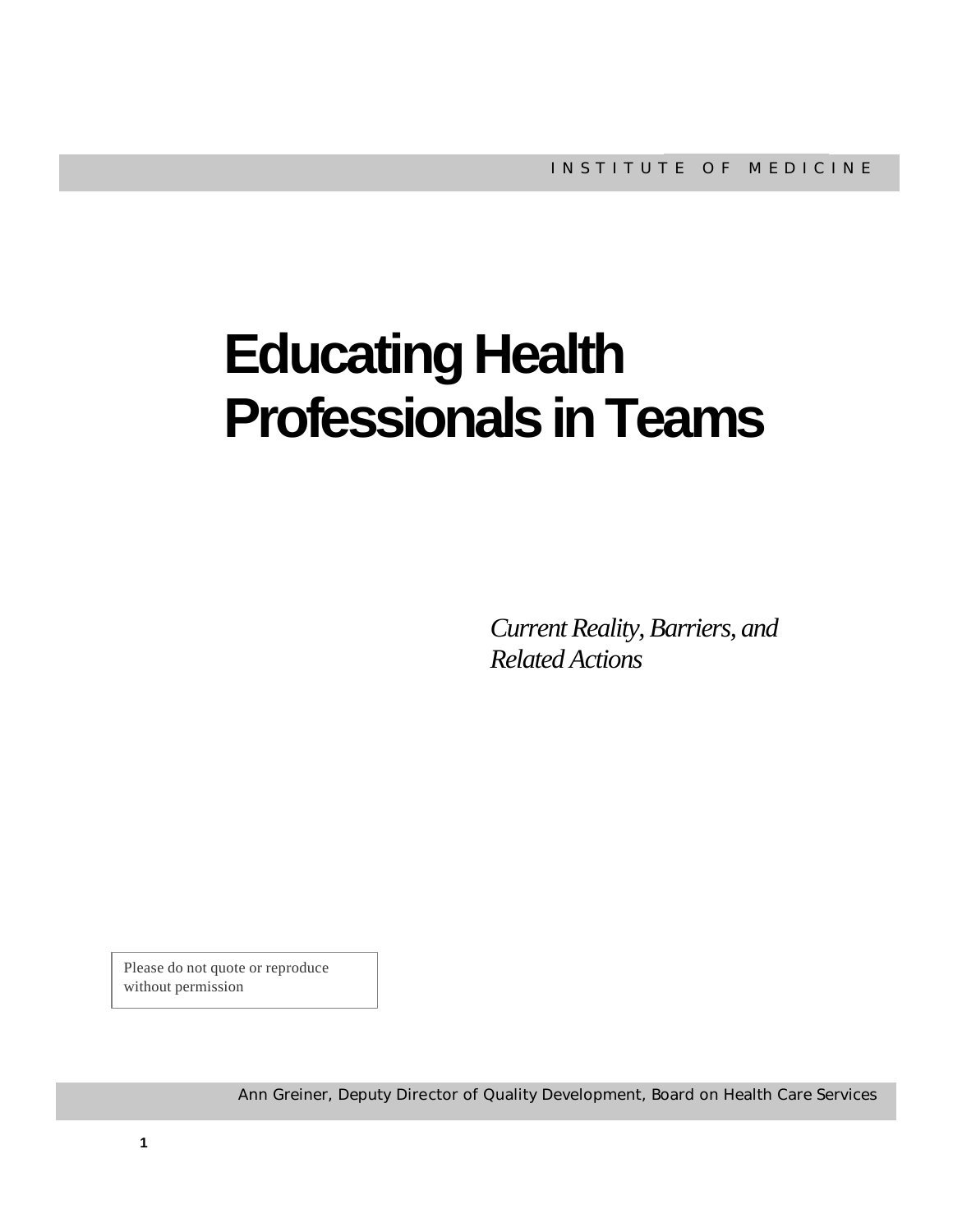#### **Introduction**

In March 2001, the IOM released *Crossing the Quality Chasm*. The report emphasized that health care today harms too frequently and routinely fails to deliver its potential benefits. In short, "between the health care we have and the care we could have lies not just a gap, but a chasm." The report shows that during the last decade alone, more than 70 publications in leading peer-reviewed journals have documented serious quality shortcomings (2001).

There are a number of changes affecting health care delivery, including a shift from acute to chronic care, the need to integrate a continually expanding evidence base and technological innovations, more clinical practice occurring in teams, complex delivery arrangements, and changing patient–clinician relationships (2001).

In response to the changes underway, the health care workforce needs to be adequately prepared. Responding to the changing needs of the populations and making use of new knowledge requires that health professionals develop new skills or assume new roles.

At the same time, there is a need to modify the ways in which health professionals are accredited and regulated. Scope-of-practice acts and other workforce regulations need to allow for innovation in the use of all types of clinicians to meet patient needs in the most effective and efficient way possible. It also requires that training and ongoing licensure and certification reflect the need for lifelong learning and evaluation of comp etencies (2001).

The *Chasm* report calls for a major overhaul of the health care system. In the report's chapter *Preparing the Workforce*, there is an outline of the types of new or enhanced skills required by health professionals to function in this changing environment. These skills can be grouped under five main topical headings: patient-centered care, evidence-based practice, informatics, interdisciplinary teams, and quality improvement. The following outlines some of the basic skills required in each topic area (2001).

- ?? *Informatics -* Communicate, manage knowledge, and support decision making using information technology.
- ?? *Interdisciplinary Teams -* Cooperate, coordinate, communicate, and standardize care in teams to make care more patient-centered, continuous, and reliable.
- ?? *Evidence-Based Practice -* Integrate best research with clinical expertise and patient values.
- ?? *Patient-Centered Care*  Inform and involve patients and their families in medical decision making and self management; coordinate and integrate care; provide physical comfort and emotional support; understand patients' concepts of illness and their cultural beliefs; understand and apply principles of disease prevention and behavioral change appropriate for diverse populations.
- ?? *Quality Improvement* Continually understand and measure quality of care in terms of structure, process, and outcomes; design and test interventions to change processes and systems of care with the objective of improving quality; identify errors and hazards in care; and understand and implement basic safety design principles, such as standardization and simplification.

As the *Chasm* report outlined, there have been many prior examinations of clinical education, particularly medical education. The striking feature of these reform efforts is their similarity in the problems identified and proposed solutions (Christakis, 1995) (Enarson and Burg, 1992). As the *Chasm* report stated with respect to medical education: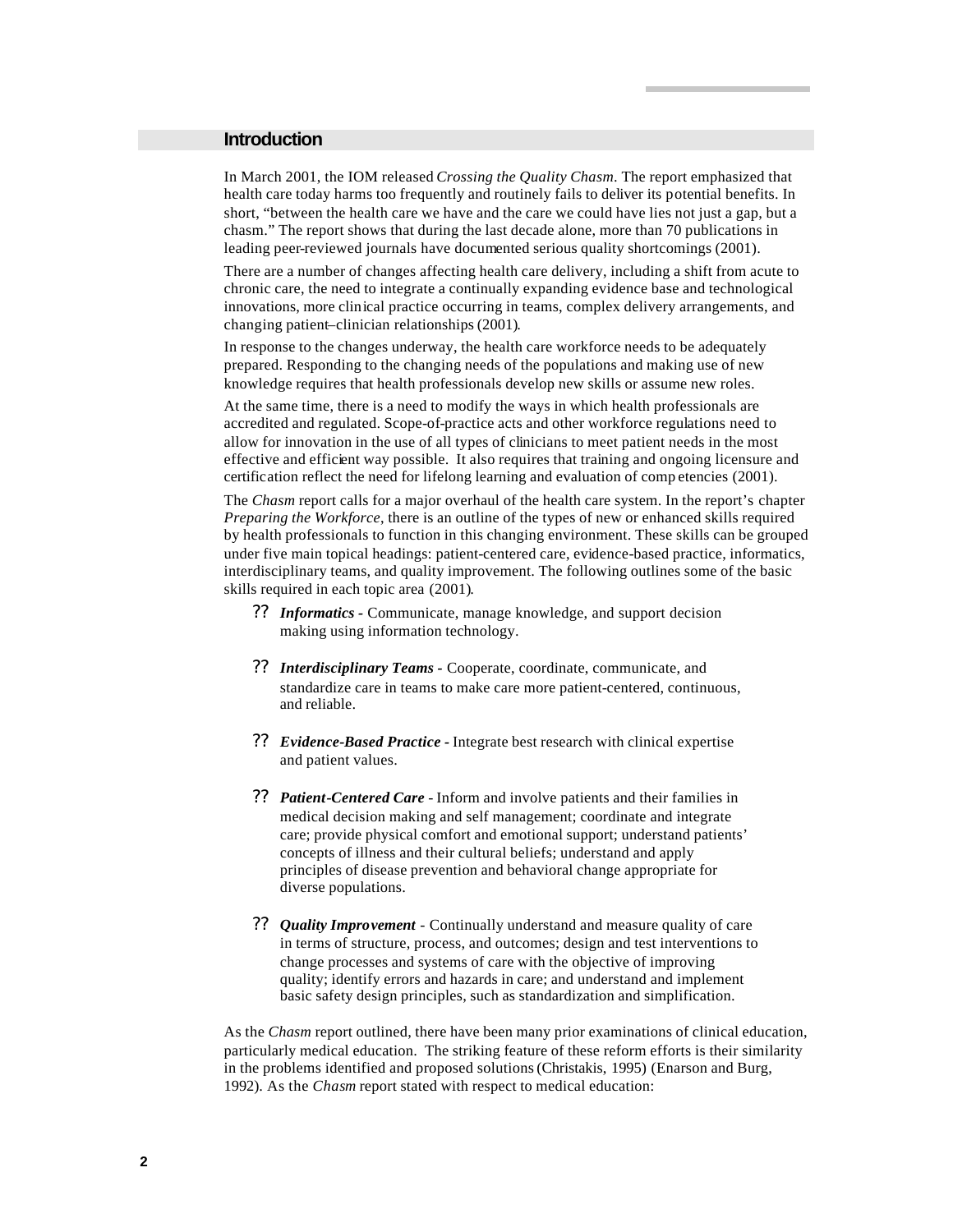Christakis (1995) reviewed 19 reports and found eight objectives of reform among them: serve changing public interest, address physician workforce needs, cope with burgeoning knowledge, foster generalism and decrease fragmentation, apply new educational methods, address the changing nature of illness, address the changing nature of practice, and improve the quality and standards of education.

Despite the changes that have been made, the fundamental approach to clinical education has not changed since 1910 (2001).

The IOM Health Professions Summit hopes to build upon earlier reform efforts by bringing together a multidisciplinary group of leaders to develop concrete strategies and action steps that they will take over the next 1-3 years. It is hoped that the combination of dramatic changes underway and anticipated in the health system, as well as the breath and scope of quality problems that exist will serve to motivate these leaders to move beyond professional and organizational turf issues and together create meaningful and realistic next steps for reform of health professions education. This summit starts with participants working on one of the five topic areas outlined above.

The following explores the existing evidence-base related to the education of health professionals in interdisciplinary teams, the educational and regulatory barriers to incorporating interdisciplinary teams in the academic and continuing education settings, proposed actions to overcome these barriers, and model schools or educational programs using interdisciplinary teams. Embedded in this paper are questions that will serve to initiate the development of strategies for reform of health professions education.

#### **Definition and Vision of Interdisciplinary Teams**

An interdisciplinary team includes members from different professions and occupations that work together closely and communicate frequently to optimize care for the patient. Each team member contributes their knowledge, skill set, and experience to support and augment the contributions of their team members (Hall and Weaver, 2001) (Ray, 1998).

Authors of *Crossing the Quality Chasm* envision a future where clinicians "understand the advantage of high levels of cooperation, coordination and standardization to guarantee excellence, continuity, and reliability. Cooperation in patient care is more important than professional prerogatives and roles. There is a focus on good communication among members of a team, using all the expertise and knowledge of team members, and where appropriate, sensibly extending roles to meet patients' needs (Institute of Medicine, 2001)."

In addition to the term *interdisciplinary*, the literature refers to *multidisciplinary* and *interprofessional*. Multidisciplinary education and practice often is described as disciplines working in parallel, frequently with diverse goals (AACN, 1995) (Ray, 1998). While the term *interdisciplinary* is arguably the most common in the literature and will be used throughout this paper, the term *interprofessional* is gaining currency, perhaps because medicine often uses interdisciplinary to describe collaboration between medical specialties.

# **State of Interdisciplinary Teams in Practice**

Interdisciplinary teams are becoming a more common way to organize work groups and are most prevalent in primary care practice, in practices that care for those with chronic conditions, in critical acute care, in geriatrics, in mental health settings, and in care at the end of life (Institute of Medicine, 2001). The role of institutional accreditators in fostering interdisciplinary teams needs further exploration (Hall and Weaver, 2001).

Teams that collaborate and function smoothly are needed to deal with the increasing complexity of care, to coordinate and respond to multiple patient needs, to keep up with the demands of new technology, to respond to the demands of payors and clinicians outside of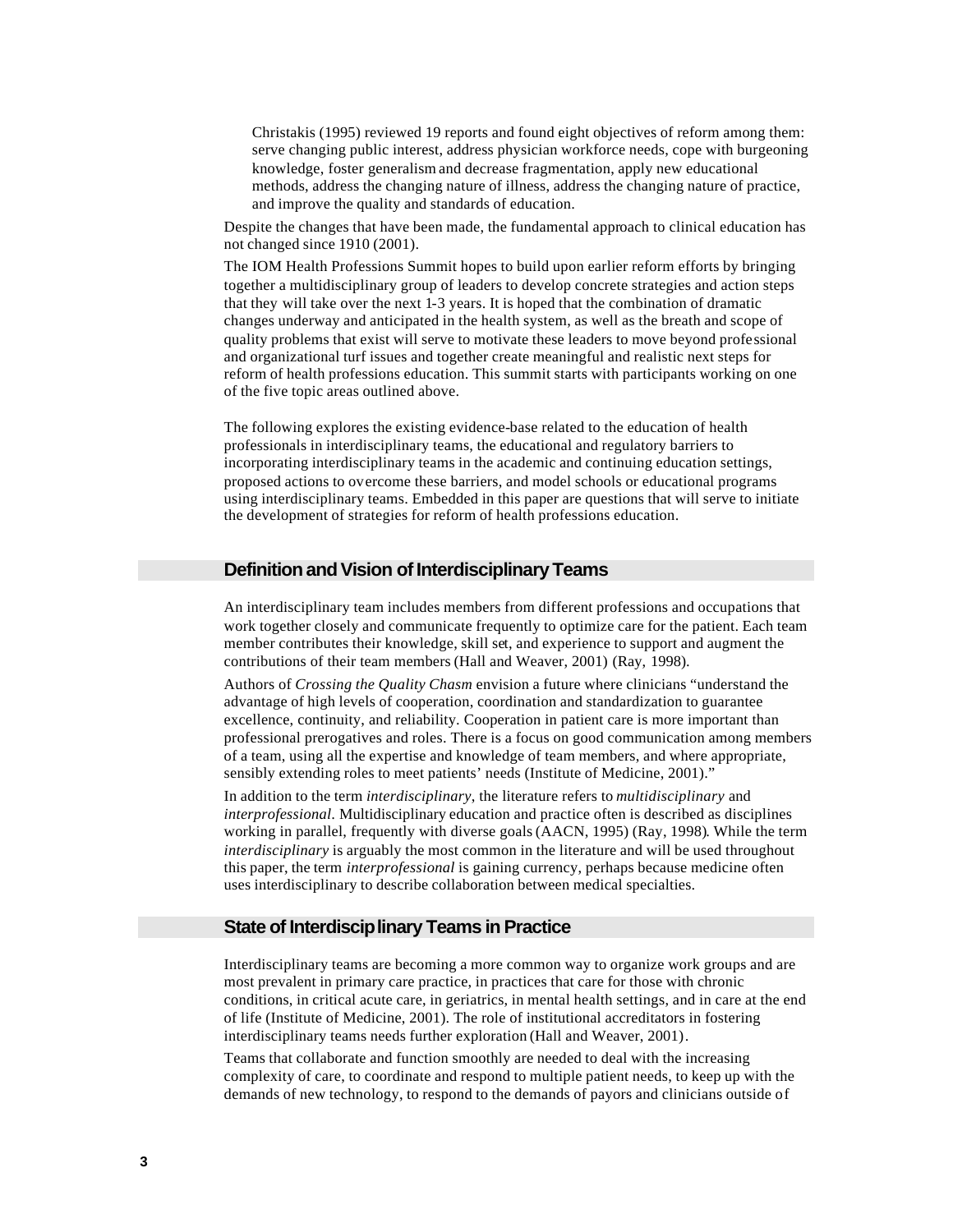medicine, and, in some cases, to deliver care across settings (Bluml et al., 1999) (Hall and Weaver, 2001) (Institute of Medicine, 2001).

Although limited, there is evidence suggesting that interdisciplinary teams enhance quality and lower costs (Shortell, 1994) (Baldwin D., 1996) (McDonough and Doucette, 2001). More specifically, a multi-year effort by the Institute of Health care Improvement brought together interdisciplinary teams from numerous health care organizations to work on specific health issues, for example, reducing C-sections, improving outcomes and reducing costs in adult cardiac surgery, and improving asthma care for adults and children. In the case of asthma care, interdisciplinary teams from 12 medical centers came together, and within 15 months, 9 of them had achieved positive results including sizeable reductions in hospital and ER visits (Headrick et al., 1998).

Research focused on team interactions indicate that interdisciplinary teams often fall short of the expectations of their members, clinical leaders, and managers (Pearson, 2001). The result is a practice environment that too often exhibits a lack of cooperation with disciplines defending their authority at the expense of the overall system––a process characterized as suboptimization––resulting in patient suffering due to the lack of care continuity, redundant and wasteful processes, excess costs, and miscommunication (Larson, 1999) (Institute of Medicine, 2001).

# **State of Interdisciplinary Teams in Education**

The unfortunate reality is that this lack of cooperation among team members starts early on. Health professions education emphasizes a priority on doing one's own work rather than working collaboratively to meet patient needs––the ideal work of the team. In the vast majority of educational settings, health professionals are trained and socialized in isolation, hierarchy is fostered, and individual responsibility and decision making is relied on almost exclusively (Hall and Weaver, 2001).

And while there are many examples of successful efforts, interdisciplinary education has not become the norm despite efforts over the last 50 years on the part of foundations, private organizations, and government agencies. Enthusiasm has waxed and waned, often in relationship to funding support (Hager, 2002).

In 1995, less than 15 percent of U.S. nursing and medical schools had any interdisciplinary programs (Larson, 1995) despite the increased call for this approach to education for decades (Stumpf and Clark, 1999). The situation in medical schools that offer some type of rural training or public service activity is somewhat better, with 21 percent of such schools sponsoring an interdisciplinary student health team program (Hamilton et al., 1997).

Educational accreditation organizations include the ability to practice in an interdisciplinary team as a competency but appear to be silent on what that might require in terms of training environments. In 1997, the American Council on Pharmaceutical Education (ACPE) adopted a series of accreditation standards focused on 18 professional competencies, with 3 of them related to interdisciplinary practice (American Council on Pharmaceutical Education , 1997). One of the six competencies required by the Accreditation Council for Graduate Medical Education (ACGME) focuses on interpersonal and communication skills that "result in effective information exchange and teaming with patients, their families, and other health professionals (ACGME, 2002). The National League for Nursing Accreditation Commission (NLNAC) competencies for 2005 include effective interdisciplinary team practice and ask that each nursing program interpret this and other competencies and related skills in the content, function, and structure of their program (NLNAC, 2002).

There is limited research related to the impact of interdisciplinary training on interdisciplinary practice and patient care. A 1999 review of the literature on effectiveness of interdisciplinary education found no evidence that met the Cochrane Collaboration methodological criteria (Zwarenstein M., 1999) (Ruebling et al., 2000). A 2001 study of the evidence base related to interdisciplinary education identified 141 relevant studies, but only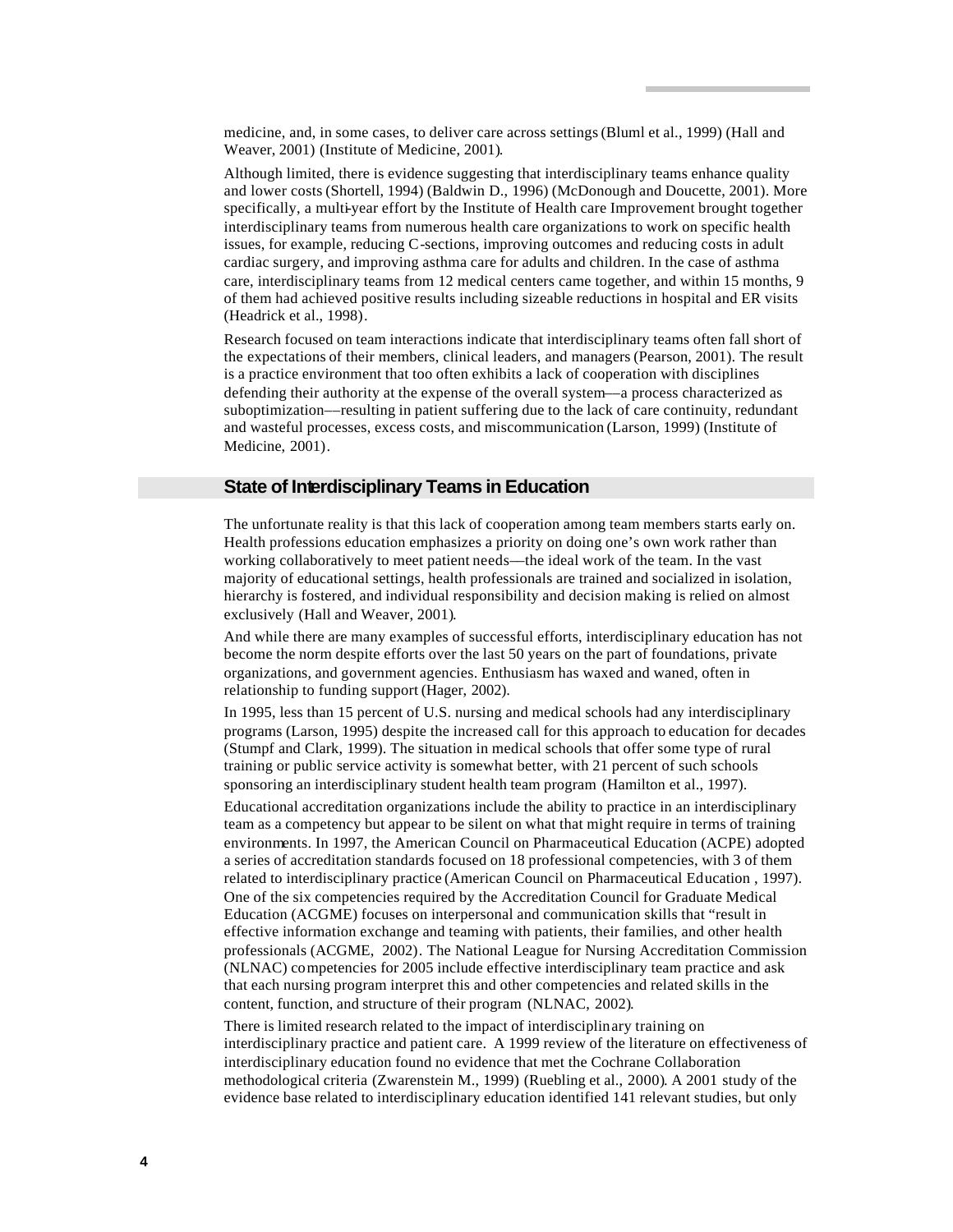about 20 percent were included in the analysis because of lack of methodological rigor in the research and poorly developed outcome measures. The study concluded that student health professionals benefited from interdisciplinary education with outcome effects primarily relating to changes in knowledge, skills, attitudes, and beliefs. However, effects upon professional practice were not discernible (Cooper et al., 2001). Also, many questions about when to educate, who to educate, and how to educate remain unanswered and open to future research (Hall and Weaver, 2001).

In addition to the formal curriculum, the culture or "hidden curriculum" is important, particularly with respect to training environments. The culture of educational settings often emphasizes hierarchy, frowns upon challenges to authority, and discourages admitting fault; thereby undermining collaborative teamwork that can enhance patient safety and quality (Institute of Medicine, 2001).

Whether or not interdisciplinary education is again gaining currency is an open question. The Association of Academic Health Centers (AAHC) has been tracking such efforts on the part of its 105 members over the last five years and reports that a growing number of institutions are designating individuals within their institutions to provide leadership in this realm (Holmes, 1999) (Hager, 2002). Also, in a select but growing number of institutions there are now individuals at the executive level, e.g., vice president for health affairs, that have demonstrated a strong commitment to interdisciplinary education and are in a position to drive such efforts across the various health professional schools (Holmes, 2002).

In any event, there remains a disconnect between role-oriented, isolated academic preparation and visionary practice environments that rely on teams or wish to do so. In this case, the demands of the workplace are not driving the curriculum (Stumpf and Clark, 1999). This emphasis on individual roles is further reinforced by scope of practice acts, certification, and licensure as well as boards that regulate practice.

## **Innovative Programs in Interdisciplinary Teams**

The following selected educational programs were identified in the literature. Most of the evaluative information included is descriptive in nature and based on faculty and student input, not a more rigorous evaluation of effectiveness. This is not an exhaustive list – it is largely made up of programs that took the time to document, evaluate, and publish their efforts.

**American Health Education Consortiums (AHEC)**. 37 AHEC project directors were surveyed about the frequency in which dental and dental hygiene students are learning alongside other student health care professionals in an interdisciplinary training environment. Close to two-thirds of these directors responded, indicating that the vast majority of programs are incorporating problem-based learning, interdisciplinary learning, and reflective sessions (Roe et al., 2001). **College of Health Professions at Armstrong Atlantic State University**. The university has offered an interdisciplinary core educational curriculum since 1996 taught by interdisciplinary teams. The curriculum consists of electives and is part of major requirements in nursing, health science, physical therapy, dental hygiene, medical technology, radiologic sciences, and respiratory therapy. A survey of student and faculty perceptions of the experience shows that both groups agreed that the experience has had a positive impact on the students' professional performances, patient interactions, understanding of the health care delivery system, and health career preparation. Faculty agreed that teaching in an interdisciplinary team was a positive experience despite the additional workload and said they would be willing to continue to teach interdisciplinary courses (Buck et al., 1999).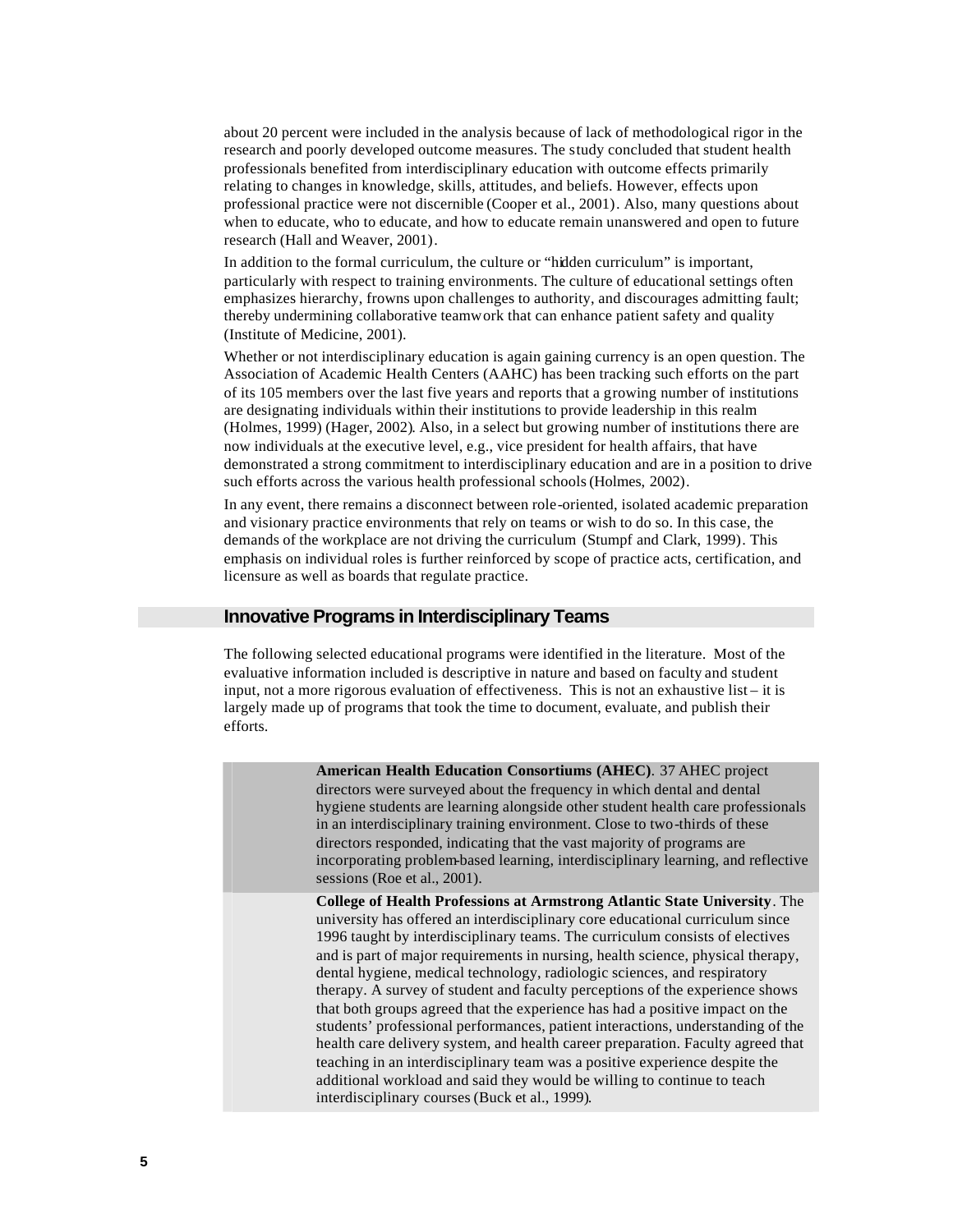| Department of Mental Health, University of Bristol Medical School, UK.<br>Interprofessional education for final-year medical students and fourth-year<br>undergraduate BSc nursing students included communication between nurses,<br>doctors and patients, and ethical issues in clinical care. A comprehensive<br>evaluation of the effects of the program on one cohort of 39 participants<br>revealed that overall attitudes towards the other profession had improved.<br>Participants reported increased understanding of the knowledge and skills,<br>roles, and duties of the other profession. The program was positively evaluated<br>by both groups of participants (Carpenter, 1995).                                                                                                                                                                       |
|-------------------------------------------------------------------------------------------------------------------------------------------------------------------------------------------------------------------------------------------------------------------------------------------------------------------------------------------------------------------------------------------------------------------------------------------------------------------------------------------------------------------------------------------------------------------------------------------------------------------------------------------------------------------------------------------------------------------------------------------------------------------------------------------------------------------------------------------------------------------------|
| Department of Orthopaedics, Faculty of Health Sciences, University<br>Hospital, Linkoping, Sweden. A multi-professional training ward, and since<br>January 1996, a student-manned training ward where the care, treatment, and<br>rehabilitation of patients is performed by students from all the disciplines<br>trained at FHS. Current experience shows that a training ward seems to be an<br>efficient way of improving the ability to work as a team with real patients, and<br>is an inspiring and efficient means for learning skills essential in future<br>professional work (Wahlstrom et al., 1997).                                                                                                                                                                                                                                                       |
| Division of Ambulatory and Community Medicine at the University of<br>California, San Francisco. In 1975, the Division introduced a required core<br>medical clerkship that is interdisciplinary and involves physicians, nurses, and<br>pharmacists. Overall, students assessed the teaching in the program as<br>moderately effective with the most positive ratings related to learning<br>principles of teamwork, followed by gains in patient problem-solving skills.<br>The average number of patients seen by student providers and the<br>comprehensiveness of care provided was greater than during previous<br>clerkships. Although no significant differences were found between student<br>teams and individual providers, those teams with membership from medicine,<br>pharmacy, and nursing delivered more comprehensive care (Dienst and Byl,<br>1981). |
| Eastern North Carolina Interdisciplinary Rural Health Model, NC. Begun<br>in 1993, this effort involved students in health education, medicine, nursing,<br>nutrition, pharmacy, and social work who were recruited for rotations in a<br>community health/migrant health clinic in rural North Carolina. Researchers<br>evaluated the effort in 1998 and noted that the educational strategies and<br>curriculum evolved with community input (Lilley et al., 1998). A follow-up<br>study showed that the program enhanced student learning, strengthened the<br>infrastructure and commitment of the university for decentralized education,<br>and led to the development of team-based care paths and changes in the<br>attitudes of providers regarding interdisciplinary service-learning (Holmes,<br>1999) (Hager, 2002).                                        |
| George Washington and George Mason Universities Washington, DC. The<br>"George Team" spans two universities and integrates faculty, students,<br>community sites, and clinical staff across the disciplines for select coursework<br>and practice. Medical, physician assistant, nurse practitioner, and health<br>services management students were provided training in quality improvement,<br>community-oriented primary care, and teamwork. These students were then<br>formed into 13 interdisciplinary teams to apply their knowledge in underserved<br>areas ("service learning") under a community and faculty preceptor (Horak et<br>al., 1998). The educational process and clinical outcomes improved as a result<br>(Harman et al., 1996).                                                                                                                 |
| HealthEast, St. Paul, MN. This integrated care delivery system established a<br>care management program in 1993 defined as "an interdisciplinary process of<br>coordinating client-centered services across the continuum of care to achieve<br>quality and cost-effective outcomes." The program included establishing a                                                                                                                                                                                                                                                                                                                                                                                                                                                                                                                                               |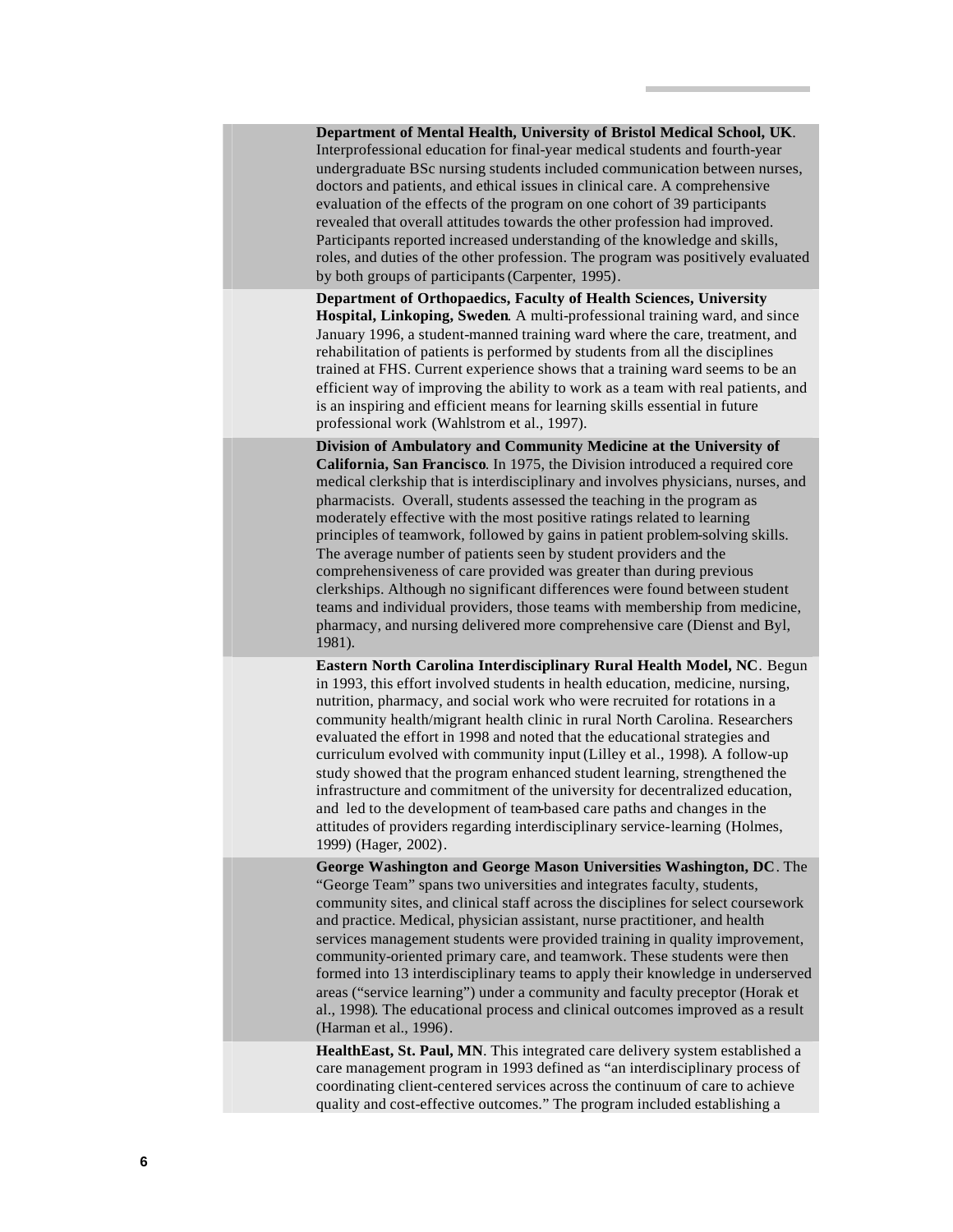| collaborative practice model that was used to drive the organization's<br>improvement efforts. The use of this model has been instrumental in achieving<br>significant improvements in financial and clinical performance. As a result,<br>HealthEast received a leadership award for "Improving Clinical Effectiveness<br>within a Health care System" from VHA, Inc., a nationwide membership<br>alliance of approximately 1,700 community health care organizations (Green,<br>2000)                                                                                                                                                                                                                                                                                                                                                                    |
|------------------------------------------------------------------------------------------------------------------------------------------------------------------------------------------------------------------------------------------------------------------------------------------------------------------------------------------------------------------------------------------------------------------------------------------------------------------------------------------------------------------------------------------------------------------------------------------------------------------------------------------------------------------------------------------------------------------------------------------------------------------------------------------------------------------------------------------------------------|
| University of Colorado Health Sciences Center (UCHSC), CO. The Office<br>of Education supports efforts to provide interdisciplinary learning opportunities<br>for health professions students and to conduct research and service activities<br>related to interdisciplinary education and practice. Efforts are directed towards<br>preparing a health care workforce capable of functioning in interdisciplinary<br>team arrangements, designed to meet the health care needs of the public, and<br>emphasizing high quality, cost-effective, integrated services.                                                                                                                                                                                                                                                                                       |
| University of Washington, the Health Sciences Partnerships in<br>Interdisciplinary Clinical Education (HSPICE). Supported by the<br>University Initiatives Fund, this project brings together individual Academic<br>Health Science Center schools and the Information School to provide<br>experiential and classroom education opportunities related to interdisciplinary<br>practice. The goal of the project is for all health sciences students to learn<br>interdisciplinary skills, such as how teams can be used to improve the care of<br>patients in different settings and is initially focused on caring for those under-<br>served by traditional health care systems, for example in joint experiential<br>learning in training institutions and community settings (beginning with the<br>Salvation Army and the Lighthouse for the Blind). |
| Veterans Administration, PACE Model of Primary Care. Shifts the focus<br>from inpatient to outpatient settings and uses an interdisciplinary team focus.<br>Emphasis is on a biopsychosocial approach, with problem-based learning for<br>both undergraduate and graduate students in 11 disciplines (Cope et al., 1996).                                                                                                                                                                                                                                                                                                                                                                                                                                                                                                                                  |

# **Educational Barriers to Achieving this Vision**

# **Unprepared and Unenthusiastic Faculty**

Many faculty teach in a cloistered atmosphere and are more in tune to their profession's concerns than to the needs of the workplace or community (Holmes, 1999). Faculty also are often not adequately prepared to teach in an interdisciplinary setting, and to teach skills necessary to foster teamwork and collaboration, including negotiation, problem solving and joint decision making. Finally, faculty resists interdisciplinary education because they see it as more time intensive. (AACN, 1995) (Hall and Weaver, 2001; Hall and Weaver, 2001).

## **Differences Across Schools and Students**

Schools have philosophical and cognitive style differences and there are demographic/ sociological differences across student bodies and faculty. There is a lack of mutual understanding and respect for the contributions of the various professions (AACN, 1995) (Hall and Weaver, 2001; Hall and Weaver, 2001) and fears that professional identity and power may be diluted through an interdisciplinary focus (Headrick et al., 1998). Finally, there is no clear consensus on when to incorporate interdisciplinary education into the curricula (Hall and Weaver, 2001).

## **Structural Barriers**

There are many structural barriers, including separately housed professional schools and separate clinical arenas where students get hands on experience. In addition to being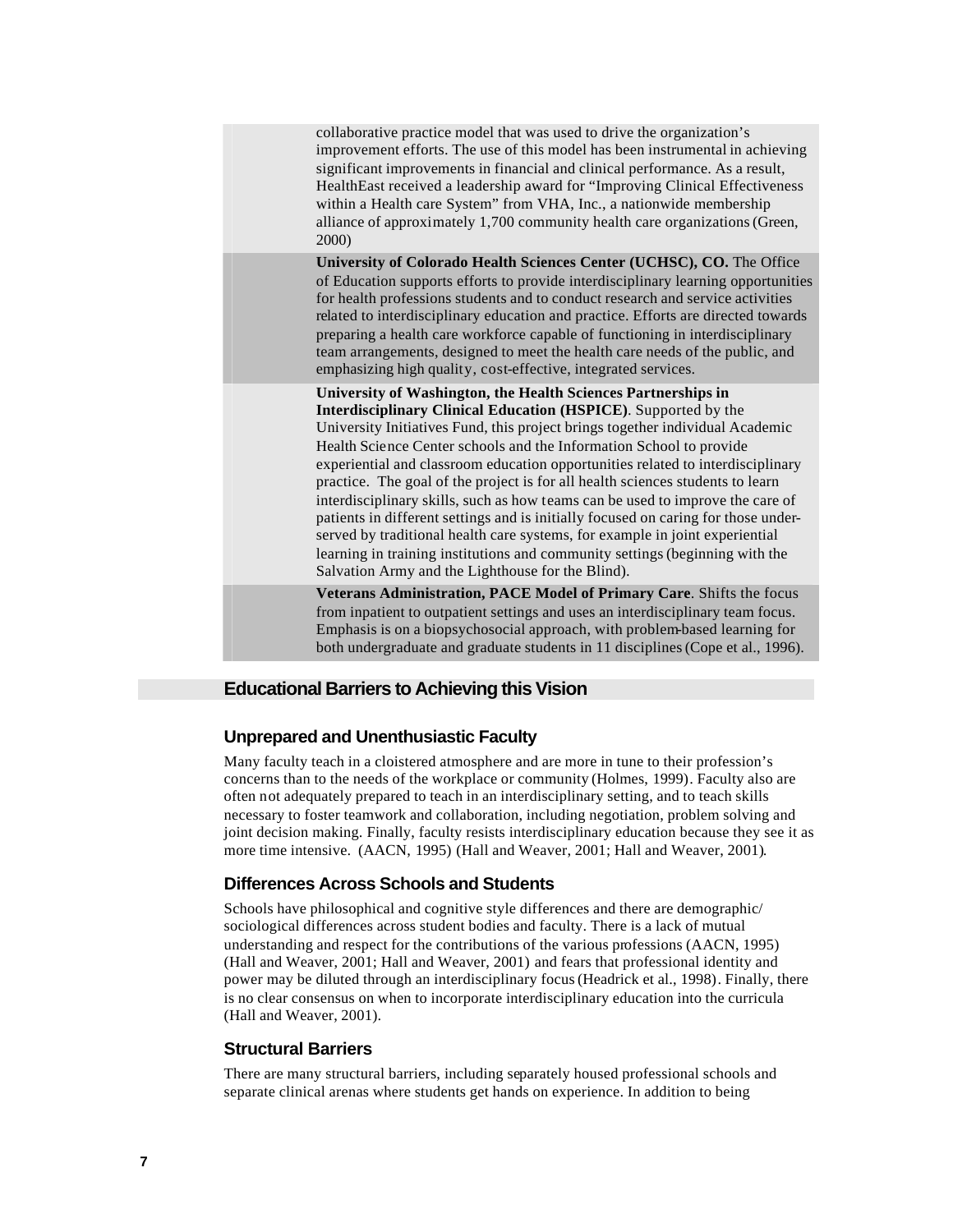physically disparate, professional schools also each have their own separate faculty, school calendars, and different points of entry into the profession (Holmes, 1999).

#### **Limited Research**

Limited research has been conducted, consequently there is little evidence that interdisciplinary teams result in better care. This leads to maintenance of the status quo (Holmes, 1999).

# **Poor Track Record**

There have been numerous educational reform efforts back to the turn of the last century stressing interdisciplinary education, but for the most part this approach has not become mainstream and exists mostly in primary and ambulatory care (Holmes, 1999).

#### **Unsupportive Training Environments**

Even where there is interdisciplinary curricula or teaching, students generally are trained in didactic settings that do not employ interdisciplinary teams. This is, in part, because teams are thought to disrupt existing power relationships and hierarchies and raise concerns about clinical responsibilities and authority (Headrick et al., 1998).

## **Overall Barriers to Achieving this Vision**

## **Varying Practice acts**

State professional practice acts varying from state to state and even region to region and define roles for all health professionals except physicians, making team work challenging ( , 1997). Also, the overlap in practice acts may encourage competition instead of cooperation (Grumbach and Coffman, 1998).

#### **Laws**

Laws codifying clinical hierarchy related to supervision, collaboration, and joint practice may have a chilling effect on interdisciplinary teams ( , 1997).

#### **Boards**

Professional regulatory boards with government authority represent a conflict of interest and focus on the professional rather than the team and where practice overlaps ( , 1997).

#### **Payment**

Reimbursement policies and institutions reinforce a physician orientation to health care, allowing physicians to assert control over other health professionals with respect to admitting privileges, payment, and other areas ( , 1997).

# **Actions Needed to Overcome Barriers**

## **Develop Faculty**

Change incentives to include rewards for teaching, train faculty, and provide role models in both education and training settings (Ruebling et al., 2000) (Hall and Weaver, 2001). Role blurring is necessary for interdisciplinary teams to function (Hall and Weaver, 2001).

#### **Change Educational Approach and Leadership**

A problem-based educational approach is less dependant on getting classroom and academic schedules across the professions to line up, and so may be a more appropriate way to teach interdisciplinary skills than a traditional lecture format. In addition, institutional leaders must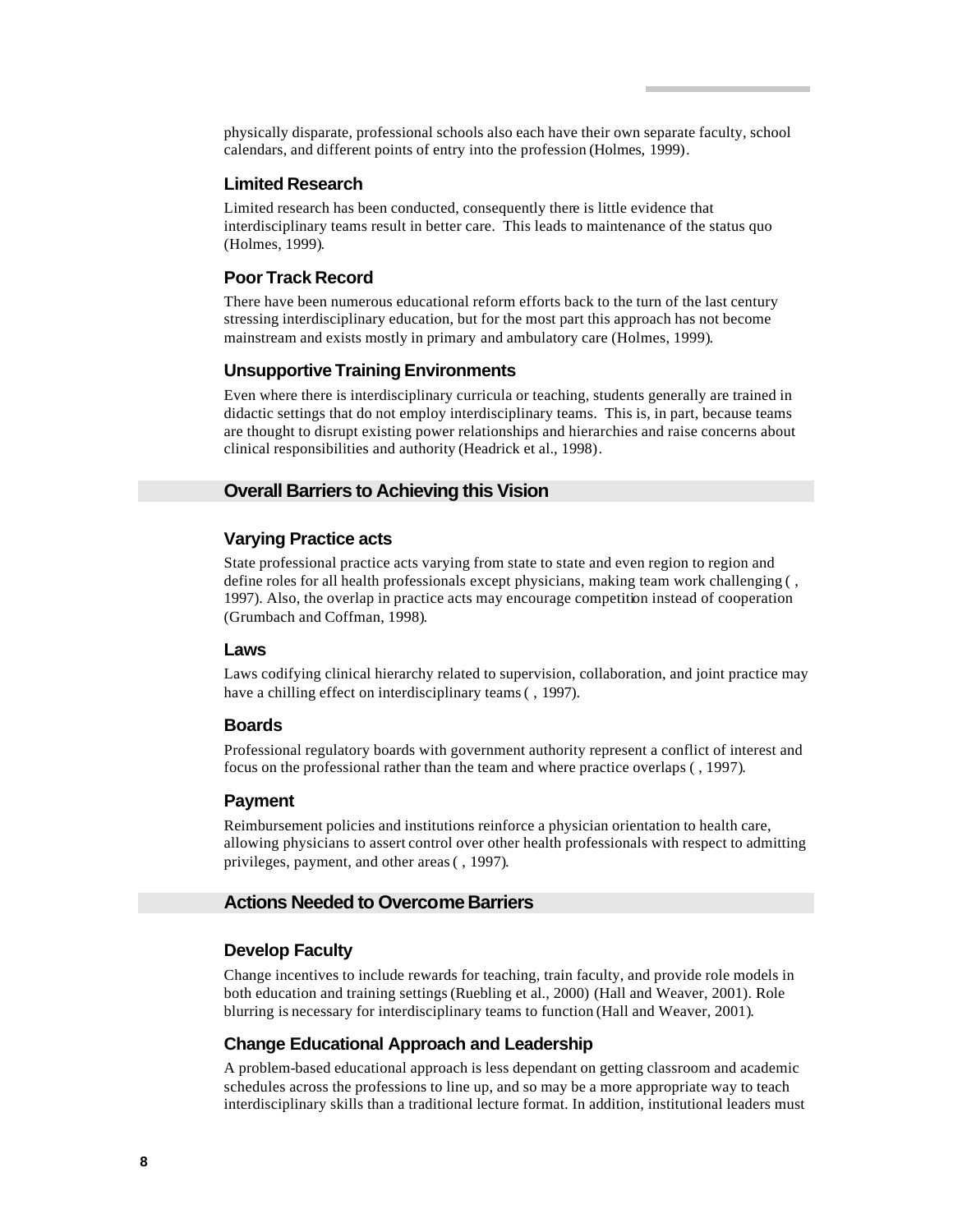provide creative leadership to address scheduling and the other myriad structural issues that are a barrier to interdisciplinary education (Ruebling et al., 2000) (Hall and Weaver, 2001).

#### **Change Training Environments**

Training environments need to be more supportive of interdisciplinary teams, perhaps by locating more training in AHECs or by requiring changes to existing training environments. Mapping of care teams ––along the lines of process mapping that takes place in other industries––may help to improve training environments (Galvin, 2002).

#### **Conduct and Disseminate Research**

Document and promulgate best practices and outcomes in interdisciplinary training and care, e.g., which patients benefit from such care, which professionals should learn how to practice in this manner, as well as the effects on quality and costs (Hall and Weaver, 2001).

#### **Reform Regulations and Laws**

Need to address where practice acts, laws, boards, and accrediting bodies impede interdisciplinary education and practice (Gelmon 1996). Consider evaluating teams rather than individual practitioners. Such an approach is now being pursued in Alberta through a group objective structured clinical exam.

# **Proposed Questions for the Summit**

On day one of the summit, participants will work in small, interdisciplinary groups in drafting strategies around one of five topics––evidence-based practice, quality improvement, informatics, interdisciplinary teams, patient-centered care.

Based on the review of the literature, the IOM committee members have suggested that the following questions are the most important to be addressed for the interdisciplinary teams group. If you think there other important questions around this topic to address, you'll have an opportunity to refine or add to this list before the small group work begins.

Please consider the following:

- ?? What are the actions needed to remove structural barriers (different schools, calendars, time needed, etc.) to educating health professionals in interdisciplinary team skills?
- ?? What are the actions needed to design interdisciplinary learning experiences in both the academic preparation and continuing education of health professionals?
- ?? What are the actions needed to expand and disseminate evidence around the effect of interdisciplinary teams?
- ?? What are the actions needed to create financial incentives for interdisciplinary training in the academic and continuing education of health professions education?
- ?? What are the actions needed to remove regulatory barriers to interdisciplinary training in the academic and continuing education of health professionals?

#### **References**

AACN. 1995. *Interdisciplinary Education and Practice*. California: AACN.

ACGME. 2002. "ACGME Home page." Online. Available at www.acgme.org [accessed May 31, 2002].

American Council on Pharmaceutical Education. 1997. "Accreditation Standards and Guidelines for the Professional Program in Pharmacy Leading to the Doctor of Pharmacy Degree." Online. Available at www.acpe-accredit.org [accessed May 30, 2002].

Baldwin D. 1996. Some historical notes on interdisciplinary and interprofessional education and practice in health care in the U.S. *Journal of Interprofessional Care* 10:173-87.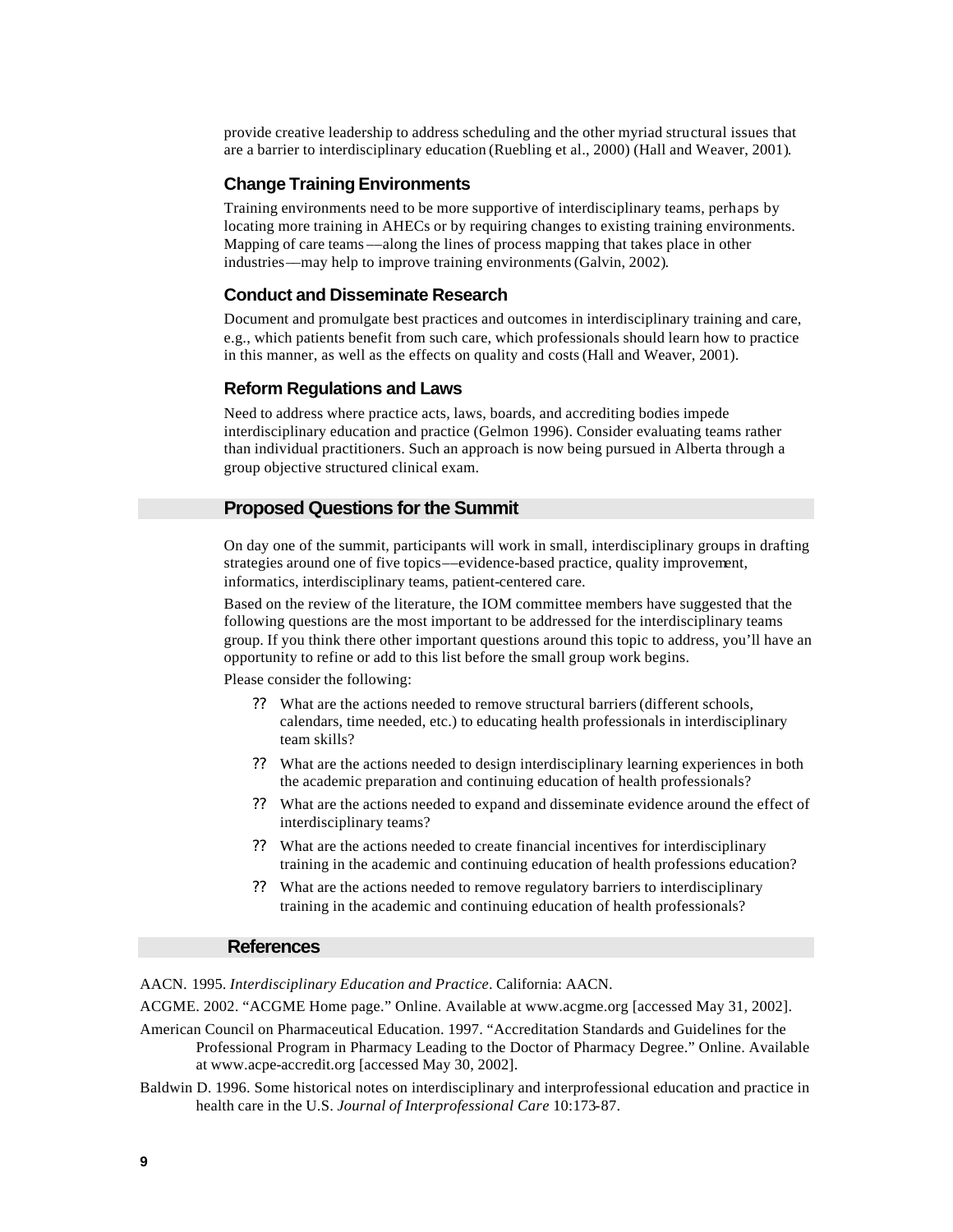- Bluml, B. M., L. R. Copeland, B. LeTourneau, M. O. Mundinger, R. Nelson, and U. Reinhardt. 1999. Health care trends, Part 2. The new health care team. Panel discussion. *Physician Exec* 25(4):67- 75.
- Buck, M. M., E. R. Tilson, and J. C. Andersen. 1999. Implementation and evaluation of an interdisciplinary health professions core curriculum. *J Allied Health* 28(3):174-8.
- Carpenter, J. 1995. Interprofessional education for medical and nursing students: evaluation of a programme. *Med Educ* 29(4):265-72.
- Christakis, NA. 1995. The Similarity and frequency of proposals to reform US medical education: Constant concerns. *JAMA* 274(9):706-711.
- Cooper, H., C. Carlisle, T. Gibbs, and C. Watkins. 2001. Developing an evidence base for interdisciplinary learning: a systematic review. *J Adv Nurs* 35(2):228-37.
- Cope, D. W., S. Sherman, and A. S. Robbins. 1996. Restructuring VA ambulatory care and medical education: the PACE model of primary care. *Acad Med* 71(7):761-71.
- Dienst, E. R., and N. Byl. 1981. Evaluation of an educational program in health care teams. *J Community Health* 6(4):282-98.
- Edwards, J., and P. Smith. 1998. Impact of interdisciplinary education in underserved areas: health professions collaboration in Tennessee. *J Prof Nurs* 14(3):144-9.
- Galvin, Bob. April 7 2002. Health Professions Education. Personal communication to IOM Committee.
- Green, M. L. 2000. Evidence-based medicine training in internal medicine residency programs a national survey. *J Gen Intern Med* 15(2):129-33.
- Grumbach, K. M., and J. M. Coffman. 1998. Physicians and Nonphysician Clinicians: Complements or Competitors? [Editorial]. *JAMA* 280(9):825-26.
- Hager, Mary, Editor. 2002. *Enhancing interactions between nursing and medicine*. Chicago: Josiah Macy Jr. Foundation
- Hall, P., and L. Weaver. 2001. Interdisciplinary education and teamwork: a long and winding road. [see comments]. [Review] [52 refs]. *Med Educ* 35(9):867-75.
- Hamilton, C. B., C. A. Smith, and J. M. Butters. 1997. Interdisciplinary student health teams: combining medical education and service in a rural community-based experience. *J Rural Health* 13(4):320- 8.
- Harman, L. B., L. Carlson, K. Darr, D. Harper, B. J. Horak, and J. F. Cawley. 1996. Blessed are the flexible: the George Team. *Jt Comm J Qual Improv* 22(3):188-97.
- Headrick, L. A., P. M. Wilcock, and P. B. Batalden. 1998. Continuing medical education: Interprofessional working and continuing medical education. *BMJ* 316(7133):771-74.
- Holmes, Denise. March 20, 2002. Interdiscplinary Training. Personal communication to Ann Greiner.
- Holmes, D. E. O. M. 1999. *Catalysts in Interdisciplinary Education*. Washington, DC: Association of Academic Health Centers.
- Horak, B. J., K. C. O'Leary, and L. Carlson. 1998. Preparing health care professionals for quality improvement: the George Washington University/George Mason University experience. *Qual Manag Health Care* 6(2):21-30.
- Institute of Medicine. 2001. *Crossing the Quality Chasm: A New Health System for the 21st Century*. Washignton, DC: National Academy Press
- Jost, Timothy. 1997. *Regulation of the Health care Professions*. Chicago: Health Administration Press.
- Larson, E. 1999. The impact of physician-nurse interaction on patient care. *Holist Nurs Pract* 13(2):38-46.
- Larson, E. L. 1995. New rules for the game: interdisciplinary education for health professionals. *Nurs Outlook* 43(4):180-5.
- LaSala, K. B., S. K. Hopper, D. J. Rissmeyer, and D. P. Shipe. 1997. Rural health care & interdisciplinary education. *Nurs Health Care Perspect* 18(6):292-8.
- Lilley, S. H., M. Clay, A. Greer, J. Harris, and H. D. Cummings. 1998. Interdisciplinary rural health training for health professional students: strategies for curriculum design. *J Allied Health* 27(4):